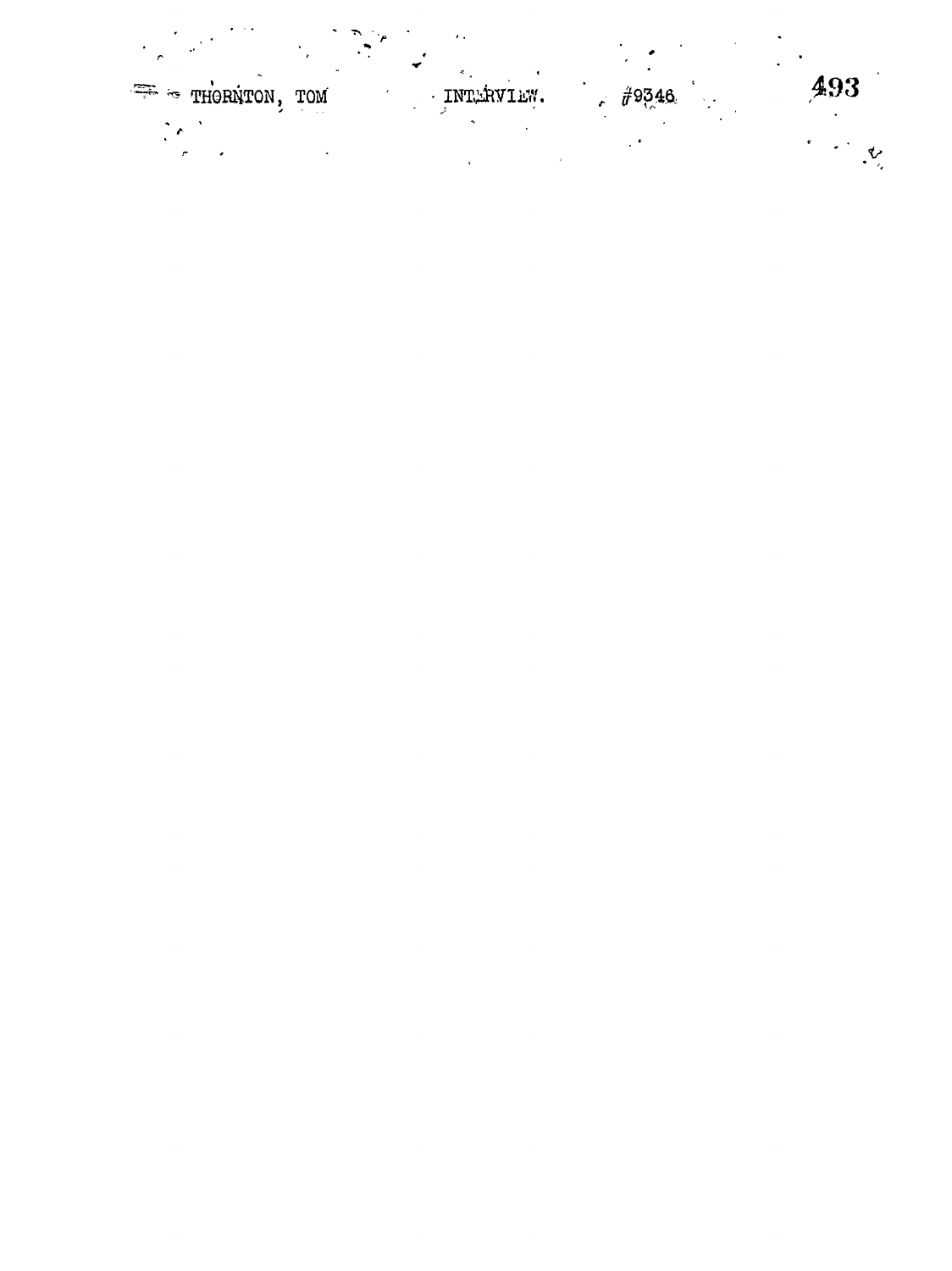Thomas Thomas Thomas Interview. 9346

boat. -

•  $\bullet$  . In the set of the set of the set of the set of the set of the set of the set of the set of the set of the set of the set of the set of the set of the set of the set of the set of the set of the set of the set of

**f- 'A**

" r \* • \* '

494

Robert E. Boatman Investigator  $p \left( \begin{array}{ccc} p \right) & p \end{array} \right)$ November 26, 1937 , 1937 . " .. • • , '

> Interview, with Tem Thornton  $\mathbf{v} = \mathbf{v} \times \mathbf{v}$  ,  $\mathbf{v} = \mathbf{v} \times \mathbf{v}$ ... 'Furcell, Oklahoma

I was born January 8, 1861, in the state of  $\mathbf{e}^{\mathbf{e}}$  ,  $\mathbf{e}^{\mathbf{e}}$  ,  $\mathbf{e}^{\mathbf{e}}$  ,  $\mathbf{e}^{\mathbf{e}}$  ,  $\mathbf{e}^{\mathbf{e}}$  ,  $\mathbf{e}^{\mathbf{e}}$  ,  $\mathbf{e}^{\mathbf{e}}$  ,  $\mathbf{e}^{\mathbf{e}}$  ,  $\mathbf{e}^{\mathbf{e}}$  ,  $\mathbf{e}^{\mathbf{e}}$  ,  $\mathbf{e}^{\mathbf{e}}$  ,  $\mathbf{e}^{\mathbf{e}}$  ,  $\mathbf{$ Mississippi', leavi ^ ..here *at* the .age, of five years \* . with my parents; we moved by wagon drawn by oxen. with my parents; view  $\frac{1}{2}$  is moved by vrt-gon drawn by oxen. '  $\frac{1}{2}$  '  $A_{\rm eff}$  several dt.ys of travel we landed in tegs $\sim$  It  $\sim$   $\sim$ was a very slow with the slow with  $\frac{1}{2}$ and all the streams were crossed by fords or by ferry boat.  $\mathbf{y} = \mathbf{y}$  , and the contract of the contract of the contract of the contract of the contract of the contract of the contract of the contract of the contract of the contract of the contract of the contract of the con

.e. remained here until I was fourteen years old . when I decided to make my adventure of life in the Territory. I came to the <sup>I</sup>ndian Territory in 1880.

Ahen I first came to the Territory there was nothing here except a few ranchmen. lots of country when  $\mathcal{L}_{\text{eff}}$  first cane to the Territory theory the Territory theory the Territory theory theory theory theory theory theory theory theory theory theory theory theory theory theory theory theory theory theory theory nothing here except using the except using the country of country  $\mathcal{E}(\mathcal{E})$  $\mathcal{P}$  and many Indians. The -first job I secured in the secured in the , the , the , the , the , the , the , the , the , the , the , the , the , the , the , the , the , the , the , the , the , the , the , the , the , t Territory was on  $\mathbb{R}^n$  . The creek sone thread miles is the creek, sone threa miles ' $\mathbb{R}^n$  ' $\mathbb{R}^n$ ' from the opmanche line-in the Chickasaw isation. ranch for Mr. Suggs, who was then the biggest ranch-Here I began work'us a cow puncher on the ottgas 'us a cow puncher on the ottgas 'us a cow puncher on the ottg man in the Indian Territory.

. cowboy's life has never been fully described; men in the Indian Territory. In the Indian Territory. In the Indian Territory. In the Indian Territory. In the the greatest denger comes with a royal stampede.

the greatest danger comes with a royal stamped  $\mathcal{C}$  ,  $\mathcal{C}$  and  $\mathcal{C}$  around  $\mathcal{C}$  ,  $\mathcal{C}$  are  $\mathcal{C}$  and  $\mathcal{C}$  are  $\mathcal{C}$  and  $\mathcal{C}$  are  $\mathcal{C}$  and  $\mathcal{C}$  are  $\mathcal{C}$  and  $\mathcal{C}$  are  $\mathcal{C$ 

 $\mathcal{L}^{\mathcal{L}}(\mathcal{L}^{\mathcal{L}})$  is never been fully described; never been fully described; never been fully described; never been fully described; never been fully described; never been fully described; never been fully des

ranch for l.ir. Suggs, who was then the biggest rjinch-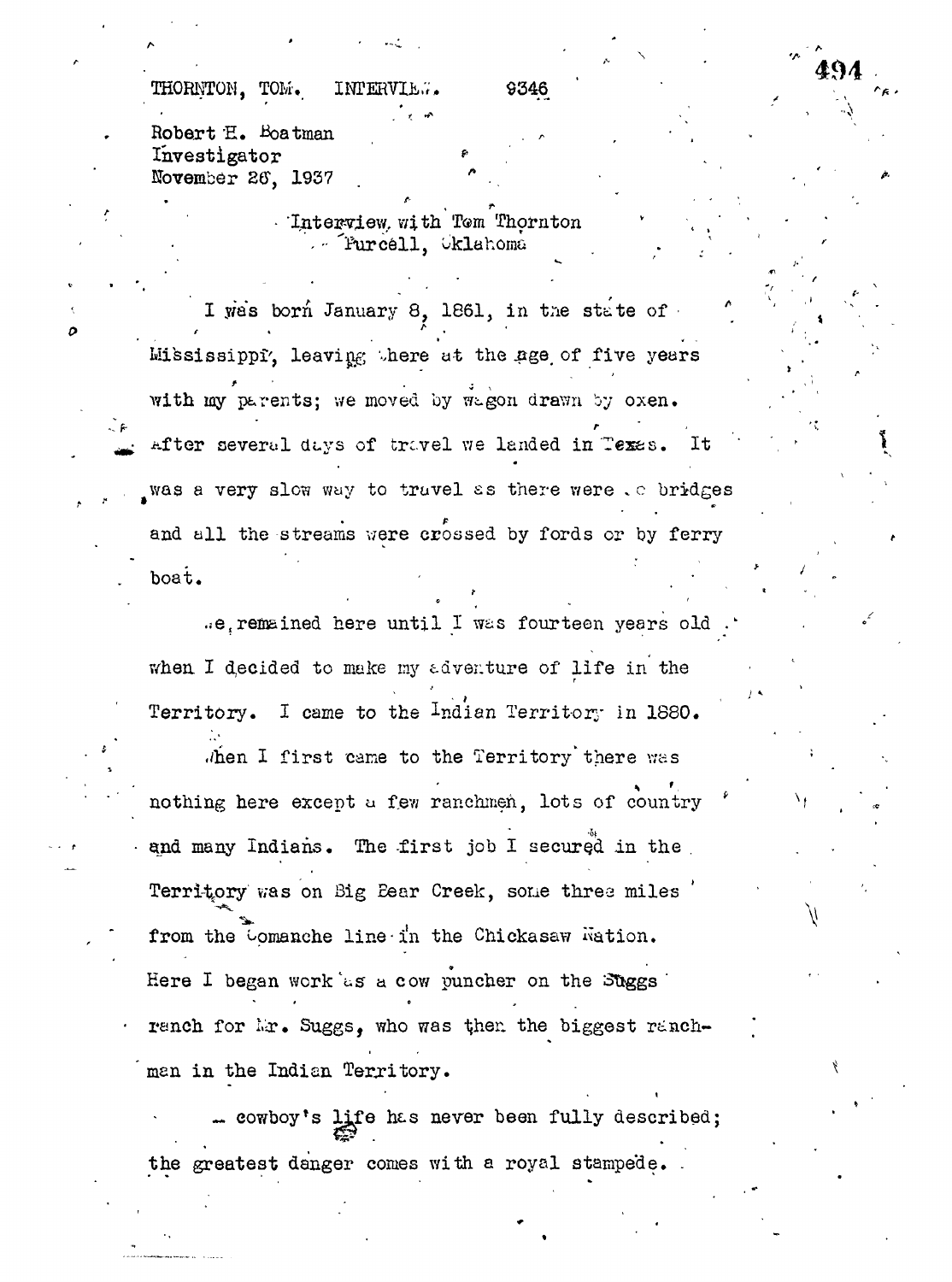THORNTON. TOM. INTERVIEW. 9346

495

Many stories have been told concerning the early. day Indians of the Territory. I do not believe that there ever was a-tribe of Indians which was unfair or dishonest. I have had personal dealings and experiences with the Choctaw, Chickasew, Kiowa, Arapaho, Comanche and <sup>O</sup>sage Indians. The Comanches are of all the tribes the bravest; they do not fear anything even death. Next come the Chiclesaws and the most cowardly tribe of Indians I have ever known when put to a redl test are the Choctaws.

After some time I removed from the suggs Ranch and settled near old whitebed near the Canadian River. Here I became engaged in the stock raising business for myself; this was in 1884. A fellow had to be on the lookout at all times for thieves, and rustlers were very numerous in the '80s. Once two men stole fifty head of horses and of course the theft was laid to a band of Indians.

The agency was then established at anadarko and all the Indian police were called out and all the interpreters and a big hunt was on. When they found out the truth it was two white men who had stolen the horses.